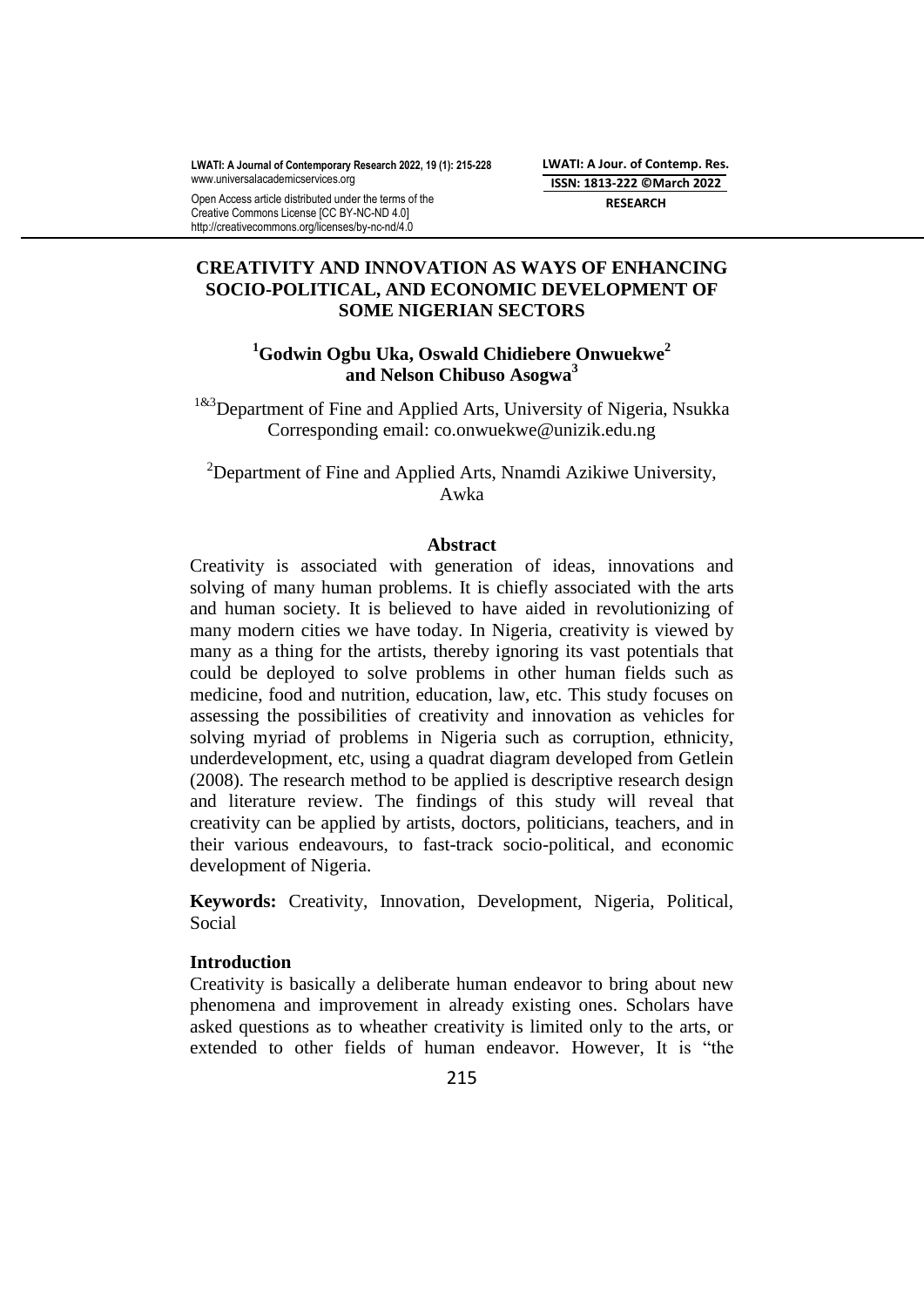| LWATI: A Journal of Contemporary Research 2021, 19 (1): 215-228 |
|-----------------------------------------------------------------|
| www.universalacademicservices.org                               |
| Open Access article distributed under the terms of the          |
| Creative Commons License [CC BY-NC-ND 4.0]                      |
| http://creativecommons.org/licenses/by-nc-nd/4.0                |

production of novel, appropriate ideas in any realm of human activity, from science, to the arts, to education, to business, to everyday life" (Amabile, 1997:40). Since creativity chiefly deals with production of novel ideas, innovation is as subject matter, is therefore, a product of creativity. Because by implication, innovation entails the actualization of creativity. On one hand, creativity can be an individual affair, while on the other, it can be a collective idea, especially in an institution, such as school or government. Moreso, Creativity means a belief in new ideas and making them into reality in the forms of new products or services providing by organizations in the marketplace (Kilroy, 1999).

Creativity is usually associated with the arts whenever the subject matters are mentioned. However, we must aver that it spans to other aspects of human activities. Anyone can learn and practice the thinking skill of creativity. Some people might be better than others, as with any skill, such as driving, cooking, tennis or soccer, art and design and others (Uka, 2018:143). As long as one possesses, and is capable of applying certain characteristics in doing things, such is creativity.

Progressive countries such as America, Europe, China, Japan, and Singapore, have long imbibed creativity and innovation, and consequently, such moves resulted in drastic, simultaneous,and continuous decelopment of their various sectors. Thus, there is always a need to progress and change in developed and developing nations, which could be as a result of new technology and possibilities or because of changes in the world (Uka, 2018:144)

In Africa, most countries have failed to imbibe creativity, in order to fsat track their development and progress. Rather, many African leaders, particularly in Nigeria had tolerated corruption over the years, and that had eaten deep into the fabrics of the nation. Even all the efforts made by substantive leaders have proved abortive. It is either they were not sincere with such moves, or they are literally 'blocked' from attaining such progressive moves, because their lieutenants were practically immersed in corrupt practices. During the 2015 geenral election campaign in Nigeria, the All Progressives Congress (APC) promised that fighting corruption was one of their fundamental goal. But, fast forward five years later, Muhammadu Buhari-led administration has not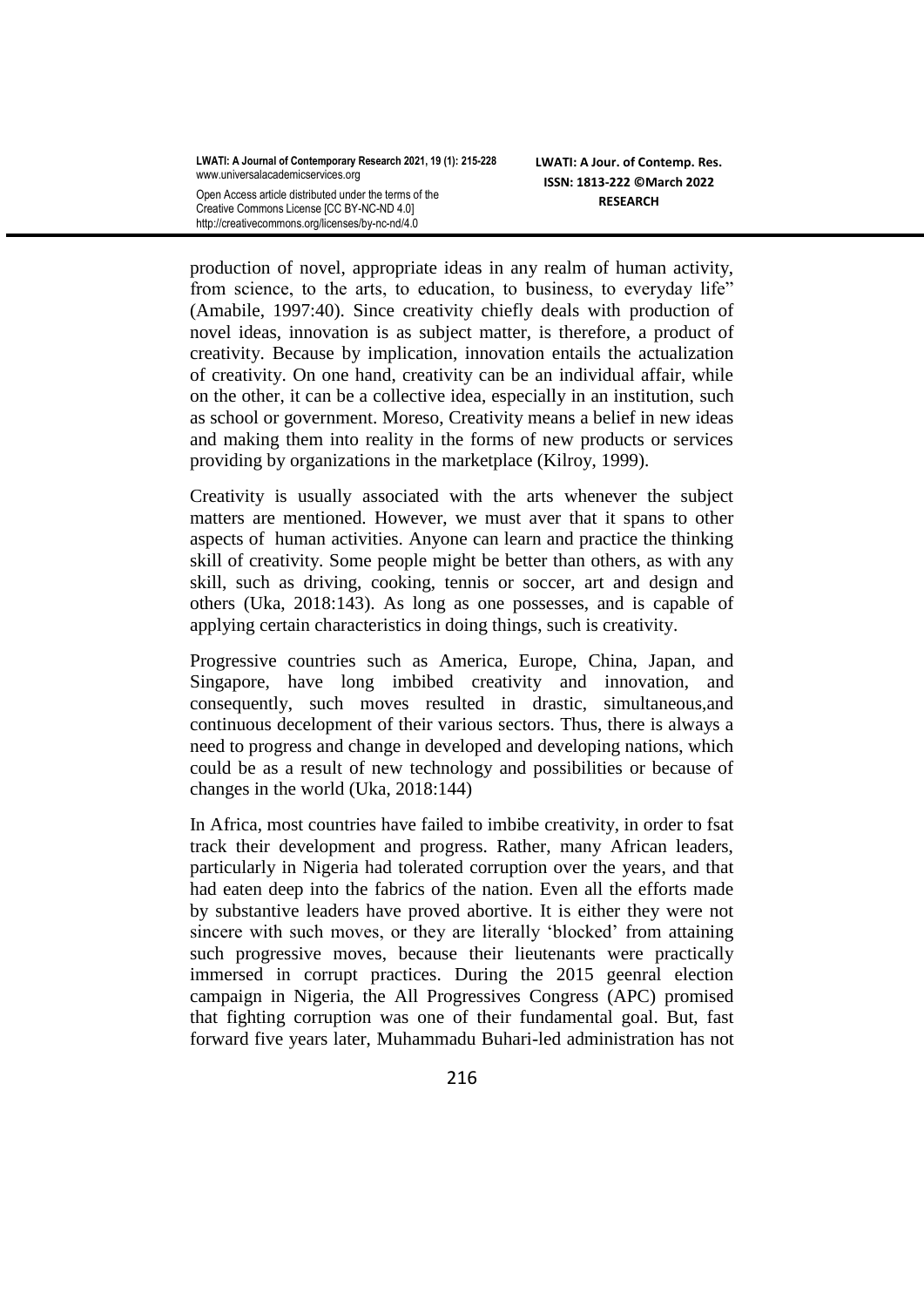| LWATI: A Journal of Contemporary Research 2021, 19 (1): 215-228 |
|-----------------------------------------------------------------|
| www.universalacademicservices.org                               |
| Open Access article distributed under the terms of the          |
| Creative Commons License [CC BY-NC-ND 4.0]                      |
| http://creativecommons.org/licenses/by-nc-nd/4.0                |

nipped it in the bud, but rather reports of embezzlement, mismanagement, and diversion of funds still fly over the news. Again they are unwilling to nip it in the Board. But why? Why has it lingered over the years since independence of Nigeria from Britain? Thus, this has been the bane of the Country's development for over sixty years of her independence.

This paper discusses the idea of imbibing creativity, and innovation towards developmental endeavor in Nigeria. It is important for Nigeria to make innovation and creativity the center of its political and economic ideologies. Social and political development of any nation can be achieved through meaningful and constructive avenues. Herein, we shall attempt to use a quadrat designed from Getlein (2008) on creativity to proffer solutions to identified problems in some Nigerian Sectors. This research also discusses how creativity can be applied by artist, doctors, politicians, teachers, and in their various endeavor, in order to improve the state of the nation.

# **Purpose of the Study**

In view of the problem of this study, we ascertained the following:

- To design a Creativity quadrat diagram that will be used to ascertsin the importance of creativity in some Nigerian sectors.
- To ascertain the importance of Creativity and innovation, and how they could be applied towards Nigeria's social and political development
- To prove that Creativity and innovation, if applied properly, can reposition and fast track Nigeria's economic development
- To prove that a country cannot progress effectively without applying creativity and innovations to her sectors.

# **Concept of Creativity**

Getlein (2008:12) asked salient questions concerning the nature and origin of creativity when he articulates thus - Creativity is a word that comes up often when talking about art, but what is creativity excactly? Are we born with it? Can it be learned? Can it be lost? Are artists more creative than other people? If so, how did they get that way? It refers to the generation of ideas and Innovation refers to implementation of that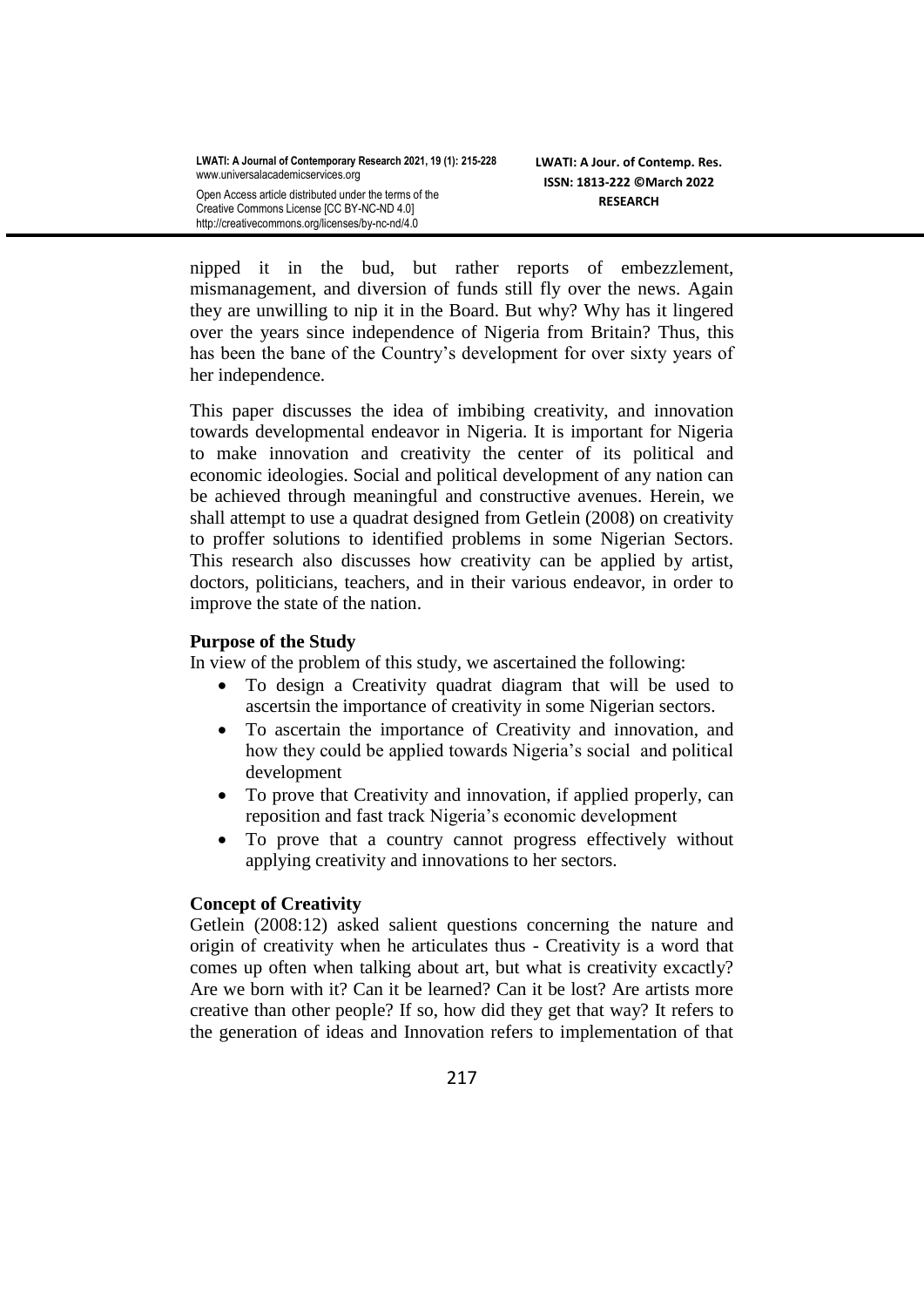| LWATI: A Journal of Contemporary Research 2021, 19 (1): 215-228 |
|-----------------------------------------------------------------|
| www.universalacademicservices.org                               |
| Open Access article distributed under the terms of the          |
| Creative Commons License [CC BY-NC-ND 4.0]                      |
| http://creativecommons.org/licenses/by-nc-nd/4.0                |

ideas. Creativity is the mental and social process, fuelled by conscious or unconscious insight of generating ideas, concepts, and associations Dimnwobi, Ekesiobi and Mgbemena (2016:30).

Creativity is of three types like individual creativity, group creativity and organisational creativity (Mehtaa, Chandanib and Neerajac, 2014: 804). While individual creativity entails ideas by a single person, organisational creativity implies collective creation and implementation of innovative ideas. Activities such as writing a novel by a sigle author, making an art, thinking of a new process, etc, are individual creativity.

Again, Getlein (2008: 12-13) agrees that creative people possess certain traits, including:

- Sensitivity
- Flexiblility
- Originality
- Playfulness
- Productivity
- Fluency
- Analytical skill
- Organisational skill

While sensitivity concerns heightened awareness of what one sees, hears and touches, as well as responses to other people and their feeling, productivity means the ability to generate ideas easily and frequently. Organisational skills is one's ability to put things back together (Getlein, 2008:12-13).

Akinboye (2004) sees creativity as a tool that propels organizations, catapults careers, and generate potent growth and viable outcomes. Runco (1994) opines that creativity, in terms of cognitive processes can lead to an original and adaptive insight, idea or solution. Thus, creativity is the most essential of all human resources and skills (Bolaji 2007).

Creativity is being more closely related to the thinking abilities and to the attitudinal development. It is a continual process for which the best preparation involves creativity itself. The act of creativity can be seen as that which provides the urge for continuing exploration and discovery.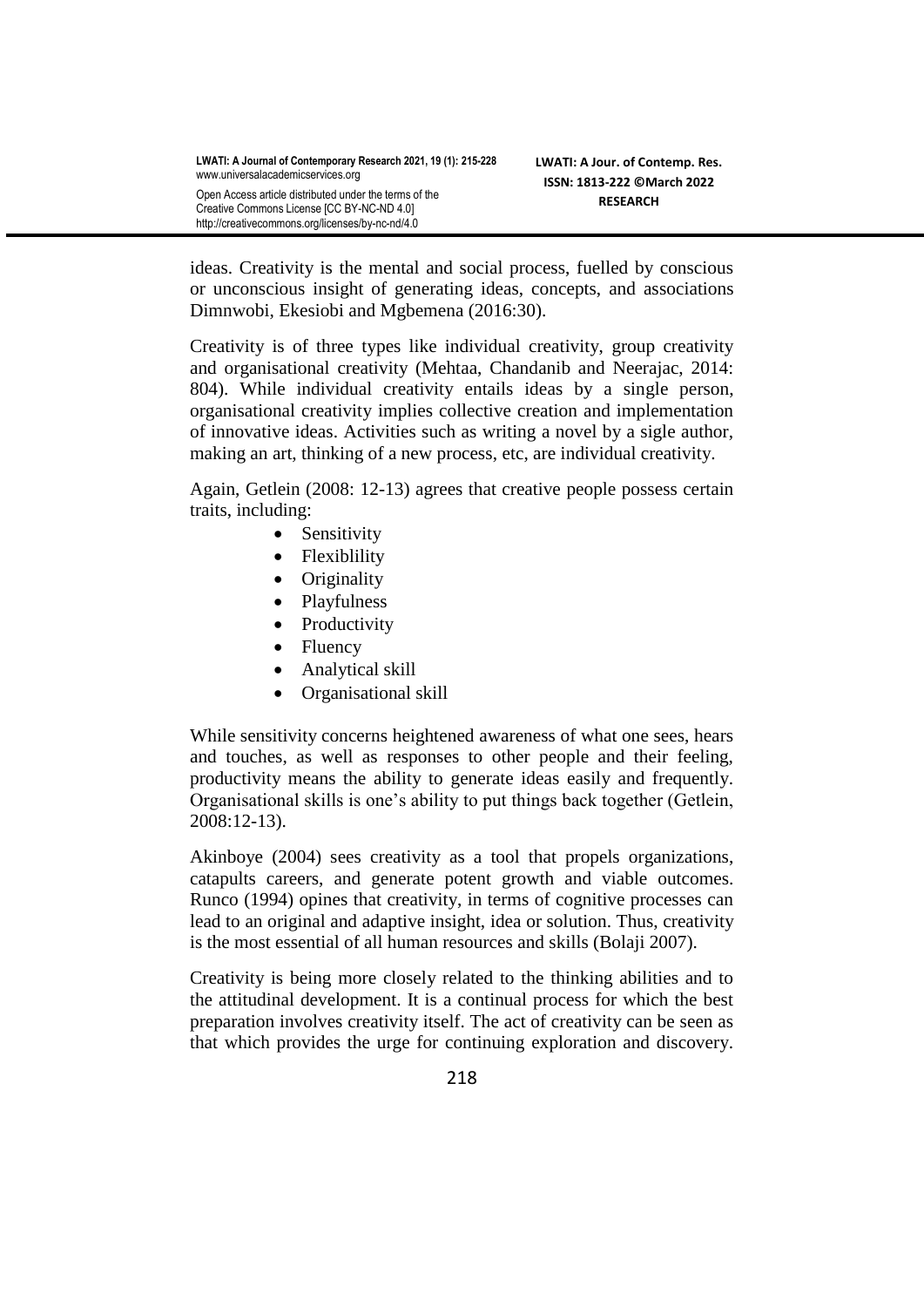Every child is born creative. The urge to explore, investigate, discover, what is on the other side of the screen is not limited to human behavior, but is experienced by the whole animal kingdom, (Lowerfield and Brittian 1975).

Creativity can be given credits for being the catalyst in the process of growth since the very first moment. Indeed, a key driver of this growth has definitely been innovation. In economics, creativity is the expression of mind power: It is the capacity to produce new ideas, thus liberating the stringent boundaries of the rationalist (Shawney, 2018).

# **Concept of Innovation**

Unsworth (2003) describes innovation as the process of engaging in behaviours designed to implement new ideas, processes, products, and services. Innovation is the successful exploitation of new ideas: it is a profitable outcome of the creative process, which involves generating and applying in a specific context products, services, procedures and processes that are desirable and viable Dimnwobi, Ekesiobi and Mgbemena (2016:30). It is therefore imperative to develop a new reasoning ability to think aright, explore possibilities and to be able to discover and combine meaningfully, as many ideas and experiences as possible so as to create new form of knowledge. Similarly, Adewusi and Aluko (2019) add that innovation is the embodiment, combination or synthesis of knowledge in original, relevant, valued new products, process or services, or a process of turning new ideas into practical reality. Consider that 'idea" in their submission entails creativity. Halila and Rundquist (2011), categorized innovation into three: Product, process and organizational innovations. Product innovation deals with design, research and promotion of a novel good. Product such as consumables thrive where there is market competition, and what sustains it is innovations, in terms of promotion and product design. Process innovation is explained as new or enhanced tools, equipments, materials, and other technologies that directly affect the firms that are practicing innovations; those firms' produces the goods that are further sold in the market Shuag, et al (2017: 297).

# **Concept of Development**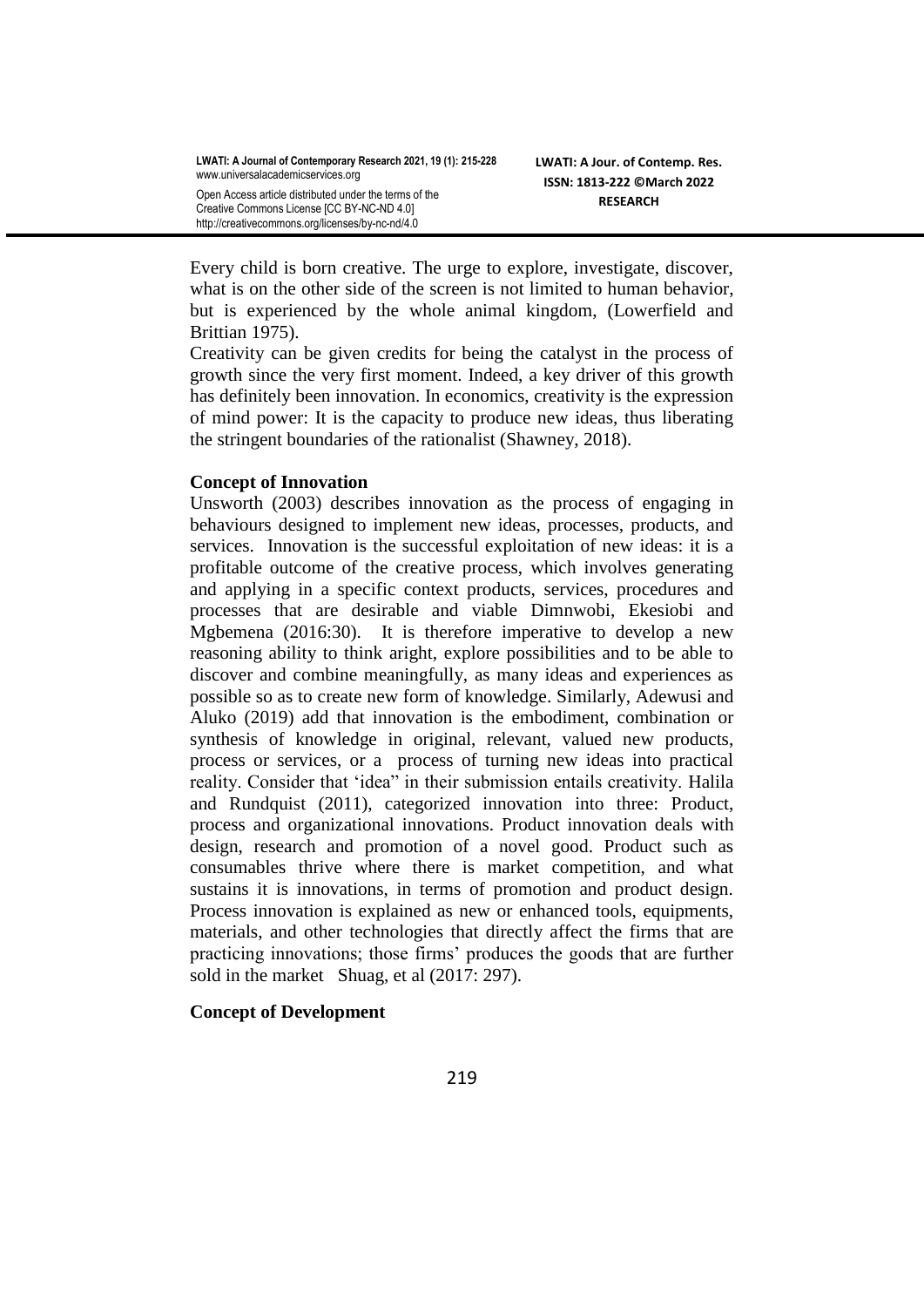| LWATI: A Journal of Contemporary Research 2021, 19 (1): 215-228 |
|-----------------------------------------------------------------|
| www.universalacademicservices.org                               |
| Open Access article distributed under the terms of the          |
| Creative Commons License [CC BY-NC-ND 4.0]                      |
| http://creativecommons.org/licenses/by-nc-nd/4.0                |

Development is a process that ensures continuous growth, and progress in any system, such as state, school, and even the human or animal body. In this context we are concerned with Political and Economic development of some sectors of Nigeria as a nation. The purpose of development is a rise in the level and quality of life of the population, and the creation or expansion of local regional income and employment opportunities, without damaging the resources of the environment. Development is visible and useful, not necessarily immediately, and includes an aspect of quality change and the creation of conditions for a continuation of that change (Society for International Development-Isreal, 2021). Once the tempo of development is constant, it becomes sustainable. It takes commitment of actors of the state and the economy to attain sustainable development. Nations and institutions alike are established with hopes of attaining revolutionary changes, and continuous growth in their systems, through setting up of sturctures, strictly following of laid down rules, and maintaining of transitional consistency through change of administration.

# **The Bane of Nigeria's Socio-political and Economic development**

Nigeria gained her independence in 1960 and adopted parliamentary democracy as her. That period experienced sectionalism, corruption and bad governance. That was what gave rise to the first coup and eventual military take over of the polity. According to Ani (2017)

> Plotters used corruption as a reason to justify military coups in 1966 and 1967, whose aftermath threw the country into a civil war. Both the coups and the war paved way for almost three decades of military rule, interrupted only briefly from 1979 to 1983 when General Olusegun Obasanjo returned the country to civilian rule. Shortly after, the 1983 coup of General Muhammadu Buhari ensured that the military stayed in control of political power until 1999, when democracy returned to Nigeria.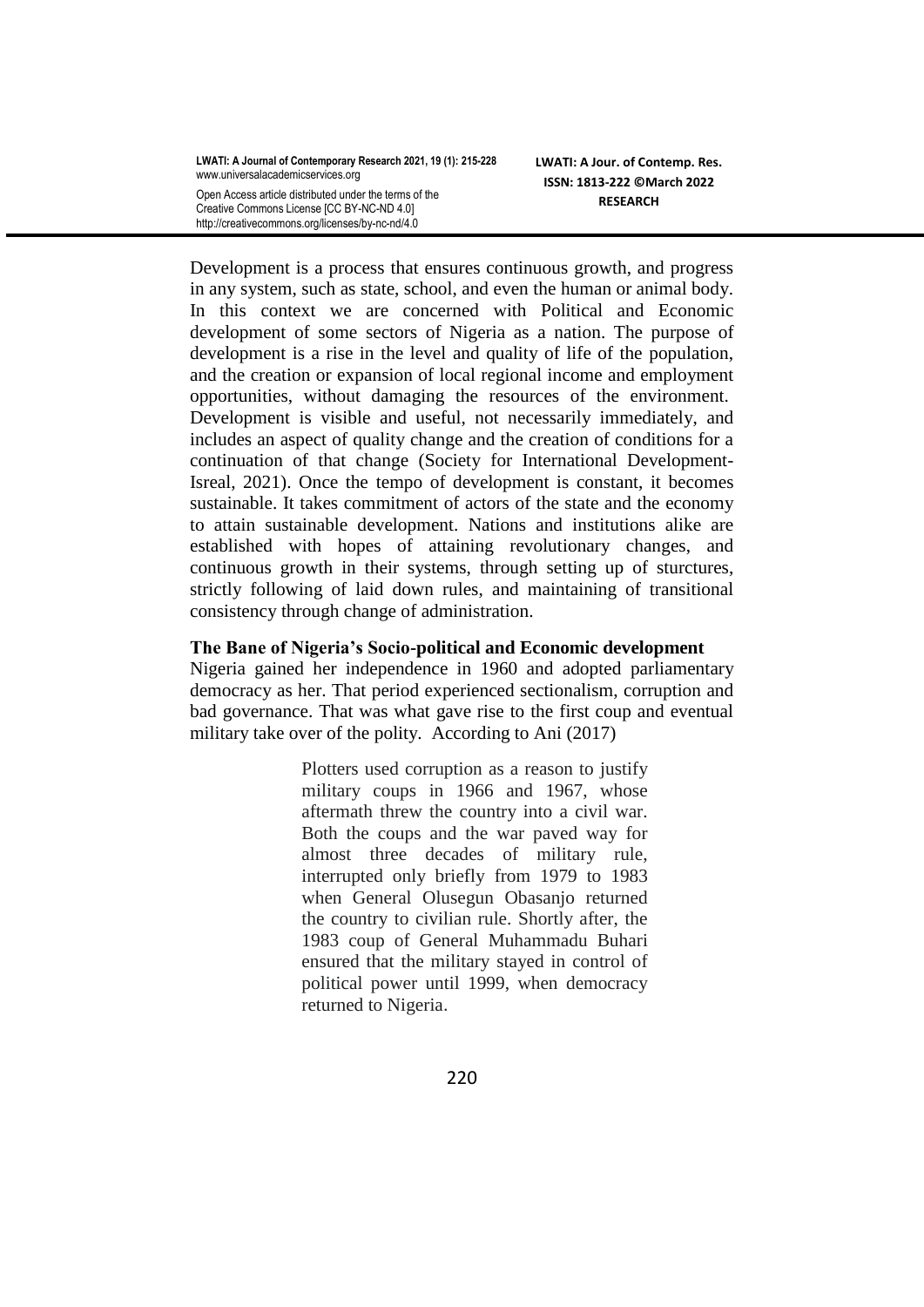Decades of military rule which were hoped to be used to sanitise the polity, plunged the country into a speedy decay. Unfortunately, it lingered into the civilian rule and never ended till today, despite promisies of past politicians to nip corruption in the bud. Similarly, Ani (2017) add thus;

> The years of military rule were politically and economically disastrous for Nigeria. Corruption, already burgeoning under the early politicians, became entrenched under military rule, and a class of anti-intellectual politicians came into being. The impression is that military era squandered every amount of fiscal responsibility left by the British colonialists at the wake of independence in 1960.

Bazza (2019:63) opines that corruption is one of the disturbing trends in Nigeria's developmental process, despite its endowments. Aside from her immense mineral wealth with which crude oil resources are currently the most prominent, Nigeria is also endowed with rich agricultural lands, with a population of over 180 million, by far the largest in Africa (World Bank, 2016). Regrettably, Nigeria is yet to provide for her people, a quality of life that is commensurate with the numerous resources at her disposal (Kalejaiye, et. al., 2015) as 67.1% of the Nigerian population is still poor (NBS, 2016). A new report by the World Poverty Clock shows Nigeria as the capital of extreme poverty in the world. The failure to lift citizens out of poverty is an indictment on successive Nigerian governments which have mismanaged the country's vast oil riches through incompetence and corruption (Ani, 2017).

The worst of it all is the police corruption which had been another impediment to Nigeria's development. The police is an arm of prosecution of justice. However, in the case of Nigeria, corruption has saturated the rank and files of the force. There are some factors that contribute to the corruption in police force. Some of the factors responsible for police corruption to include inadequate salaries, inadequate manpower, improper training, lack of adequate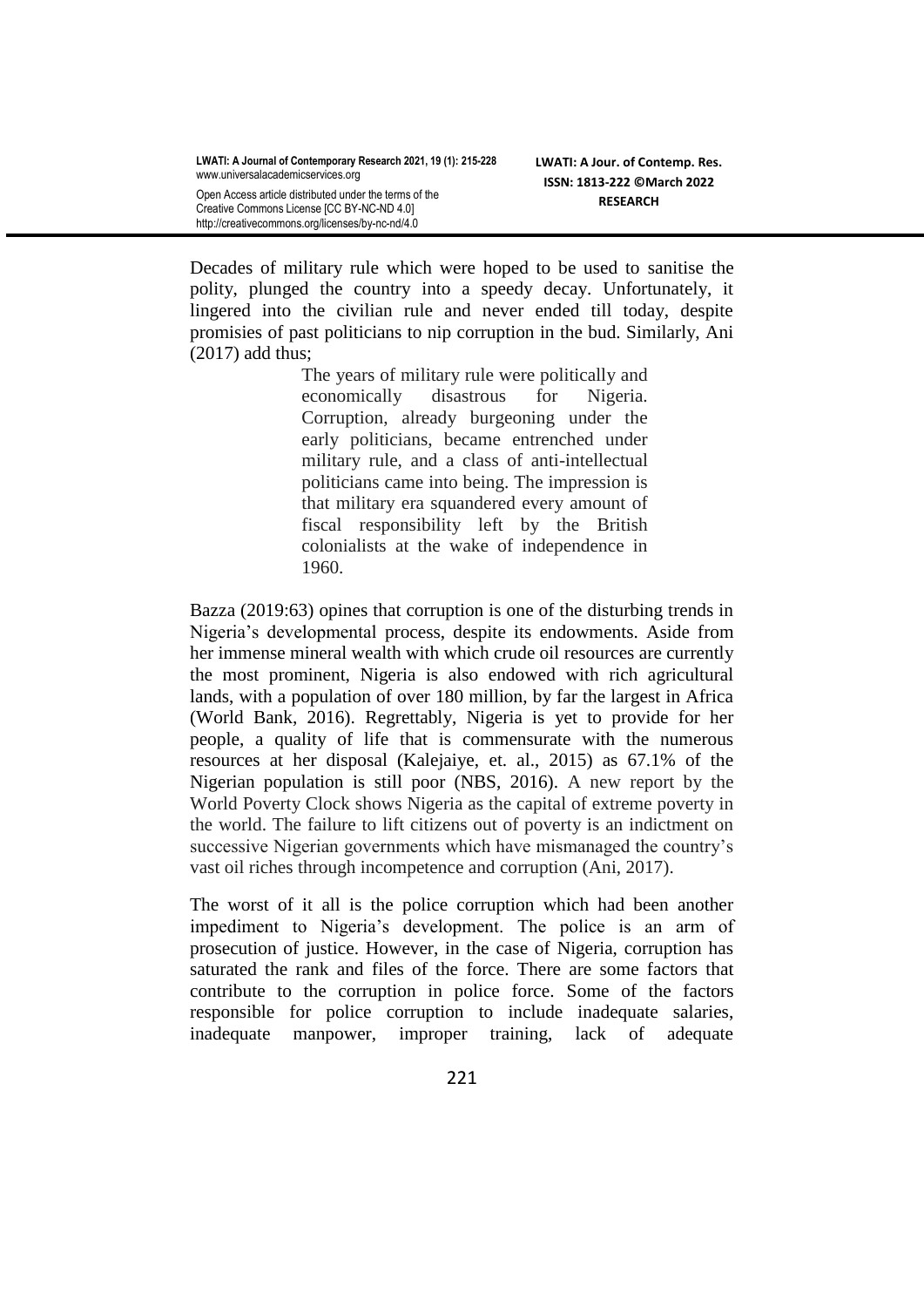professionalism; lack of necessary equipment, lack of adequate welfare package and functional law. Onyeozili (2005) contends that corruption gave the Nigeria Police Force a poor image in the Nigerian society. Ikezue and Oli (2020:49) are of the view that Police corruption has impacted negatively on the Nigerian society, and has frustrated efforts geared towards the realization of several policies, and programmes which would have led to making the country a preferred destination for both citizens and foreigners alike.

Although the Nigerian government under Chief Olusegun Obasanjo, founded The Independent Corrupt Practices Commission (ICPC) in 2000, with the intention of prosecuting reports of corrupt practices, and prosecution. Likewise, EFCC was established in 2003 to rid Nigeriea of Advanced Free Fraud, scam, corruption and money laundering. However, despite all these efforts, Transparency international (2020) still ranks Nigeria 149 on corruptions perception index list.

Corruption has not only soiled the government Agencies and the Police, it has also extended to the Paratatals, and education sector, and so on. Moreso, corruption had gradually saturated the Judiciary, which is meant to be a watchdog to the executive arm. The worst of it all is the eventual gagging of Judiciary in Nigeria by their pay masters – the Presidency.

# **The Creativity Quadrat**

We developed what we named the creativity Quadrat diagram, using Getlein's explaination of qualities of a creative person. He specifically mentioned traits such as sensitivity, flexiblility, originality, playfulness, productivity, fluency, analytical and organisational skills. From there, we lifted the following; originality, sensitivity, flexibility and productivity and used the phrases to formulate the creativity quatrat, which is the basis of this research. On the chart (see fig.1), "creativity" sits at the top, and originality at the bottom. The quadrat is the link between creativity and innovation. Essentially, innovation means the actualization of creativity whch must undergo these processes in the quadrat, namely; Originality, sensitivity, flexibility, and productivity, before it materializes creativity.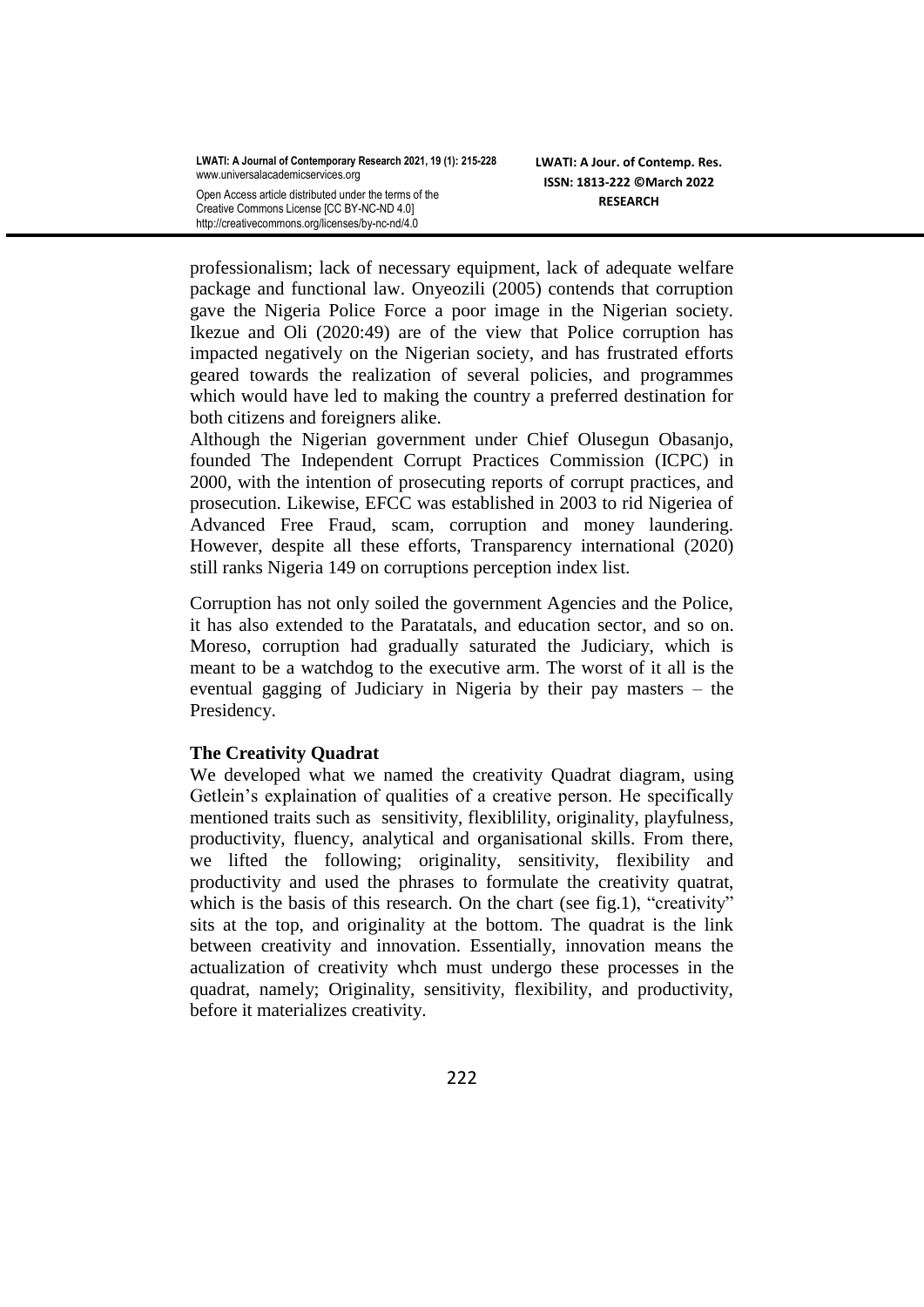**LWATI: A Journal of Contemporary Research 2021, 19 (1): 215-228** [www.universalacademicservices.org](http://www.universalacademicservices.org/)

Open Access article distributed under the terms of the Creative Commons License [CC BY-NC-ND 4.0] http://creativecommons.org/licenses/by-nc-nd/4.0

**LWATI: A Jour. of Contemp. Res. ISSN: 1813-222 ©March 2022 RESEARCH**



Fig 1: The Creativity Quadrat. Source: The authors, 2021

In the quadrat, originality entails novelty, ingenuity, resourcefulness, or inventiveness. Ideas come to play here, and it is the starting point of creativity. Sensitivity entails response to influences, changes in other people's feelings, the environment, or events. This quality is an equivalent of being down-to-earth, perceptive, simple or humble. A flexible person adapts to changes, makes modifications to suit certain circumstances. Productivity deals with industry, achievement of favourable and useful results, continuous activity and abundance.

Actually, productivity sets innovation in motion, amounting to physical results, products, etc. Innovation, which is the end-product of the quadrat, is the actual implementation of ideas that result in the introduction of new goods or services or improvement in offering goods or services, as a consequence of applying the activities in the chart.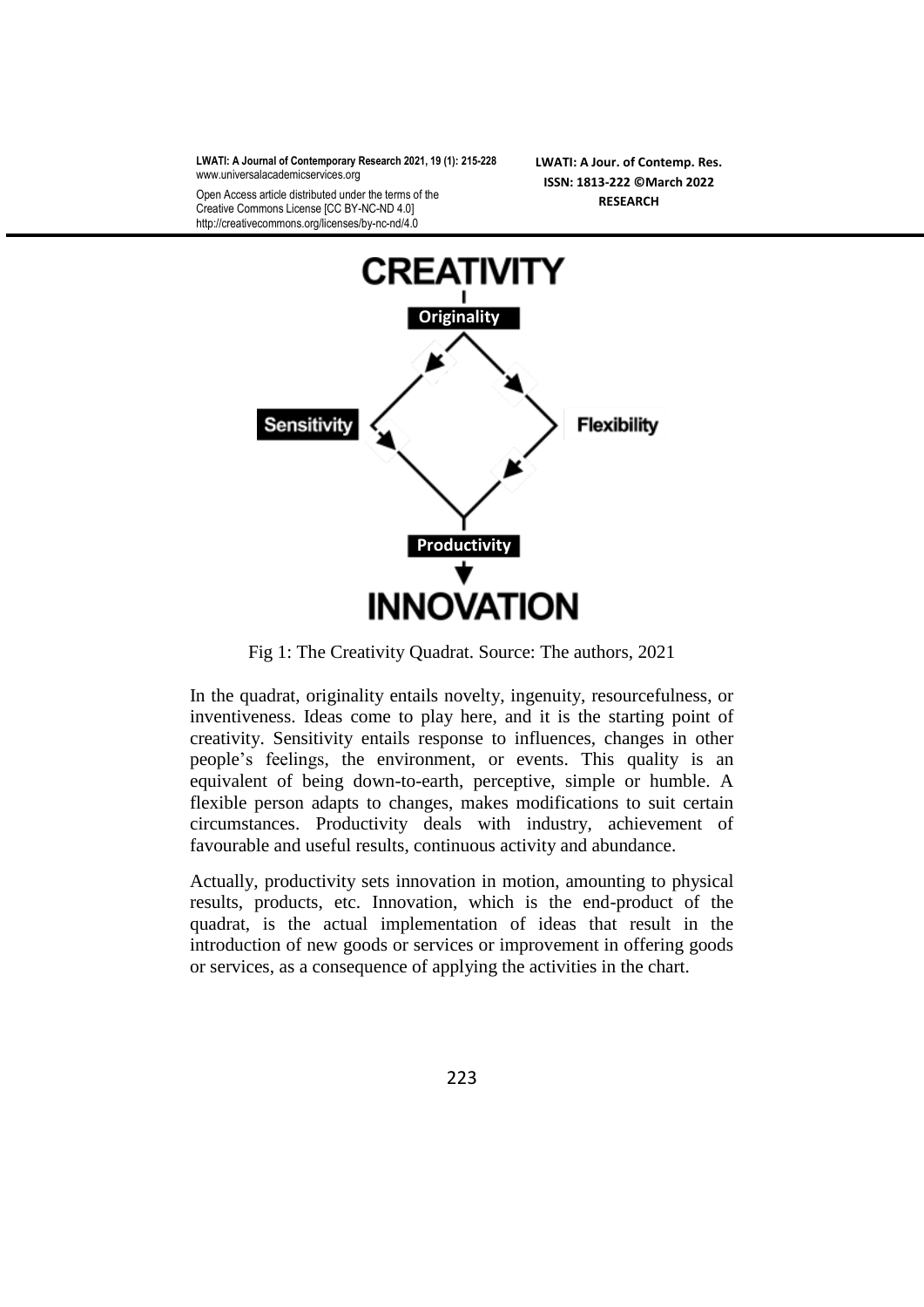**LWATI: A Journal of Contemporary Research 2021, 19 (1): 215-228** [www.universalacademicservices.org](http://www.universalacademicservices.org/) Open Access article distributed under the terms of the Creative Commons License [CC BY-NC-ND 4.0] http://creativecommons.org/licenses/by-nc-nd/4.0

**LWATI: A Jour. of Contemp. Res. ISSN: 1813-222 ©March 2022 RESEARCH**

#### **Applying the Quadrat in some Sectors of Nigeria for Development**

We agreed that creativity gives birth to innovation. In order to achieve sustainable development of some sectors in Nigeria such as politics, economy, and health, the creativity quadrat must be applied in incremental order. That is to say that policies must be made differently, bearing in mind that developmental process would be achieved by such moves.

In politics, government and leadership, policy makers must deem it pertinent to enact policies that will affect the people positively, starting from agenda setting and policy formation, and actual policy implementation. A sensitive government must as a matter of urgency, rid itself of corruption so as to enable it bring upon sanity. Aside corruption, other banes of political development are sectionalism, nepotism, or ethnicity. In the United States of America, the "America First" policy stance is non-sectionalist, and has been driving the county forward long after the American Civil War, which is based on meritocracy and not ethnicity. "Nigeria First" can literally kill sectionalism and hoist meritocracy in policy making, and decision making. Such policies have been attempted at in the past, such as late Prof Dora Akunyili's "Good people, great Nation". Unfortunately, it only succeeded in the media, not in deed.

For the Police, considering the risky nature of their job, the government should apply flexibility in making policies that affect policing, such as adequate remuneration and constant reward and promotions for good job. On this, Ikezue and Oli (2020: 61) aver that The values for honesty and hard work should be encouraged and rewarded. It will motivate the officers to heighten their zeal for good work. The police personel and other members of the sister agencies like the Army, Civil Defense, Customs, among others, must, as a matter of urgency, be indoctrinated to see themselves as ‗guardian angels' who must protect the interest of the Law and order in Nigeria. Again, corrupt officers must be sincerely made to face the wrath of the law, to set a good example for others. Questionable sources of income, and propensity for crude acquisition of wealth should be frowned at and condemned. Finally, erring police personnel should be punished swiftly, severely and publicly. This is because justice delayed is justice denied.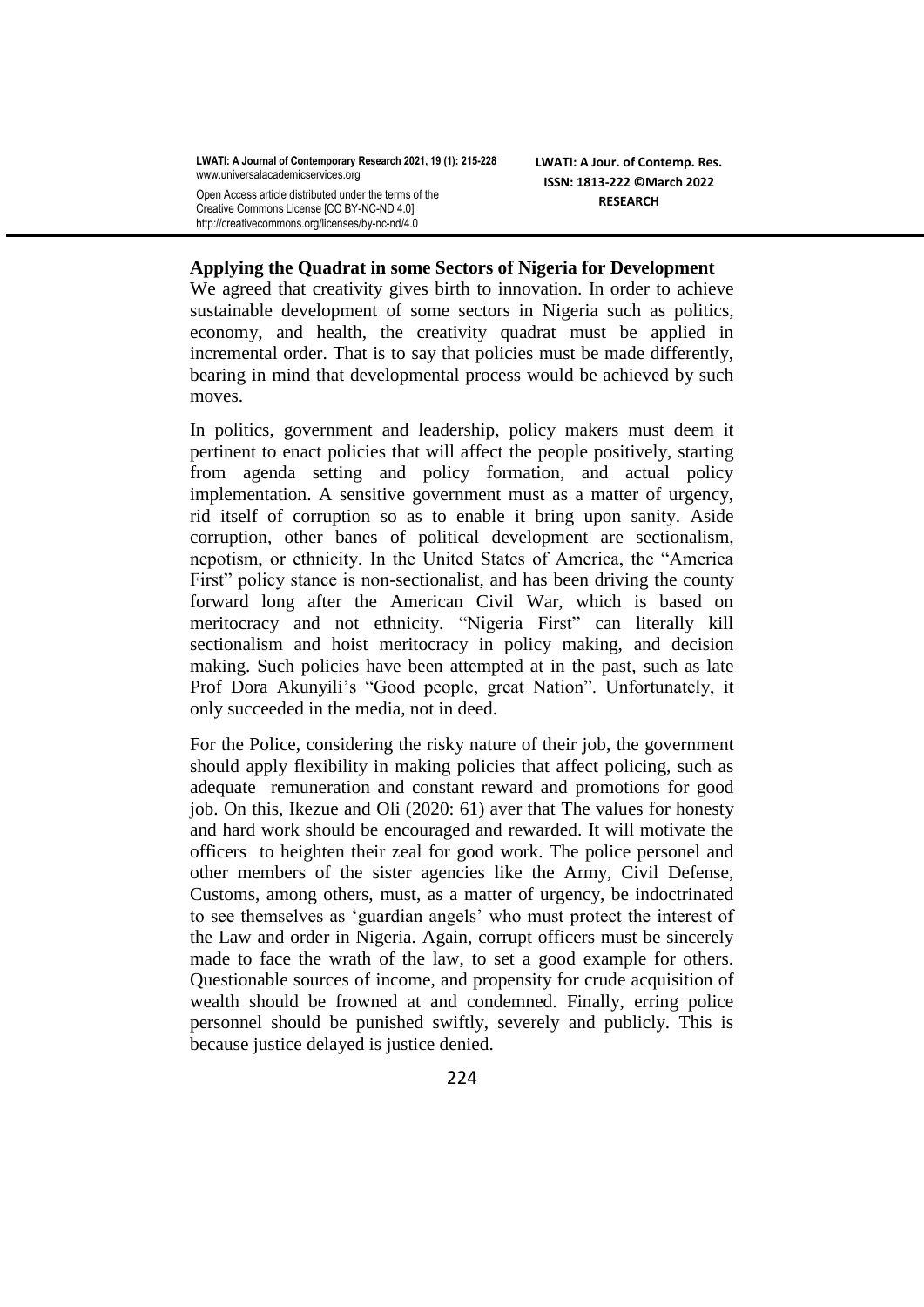| LWATI: A Journal of Contemporary Research 2021, 19 (1): 215-228<br>www.universalacademicservices.org |
|------------------------------------------------------------------------------------------------------|
| Open Access article distributed under the terms of the                                               |
| Creative Commons License [CC BY-NC-ND 4.0]                                                           |
| http://creativecommons.org/licenses/by-nc-nd/4.0                                                     |

In the Economy, the government and private sectors need to be flexible in supporting both corporate organisations, Small and Medium scale Enterprises, such as local manufacturing. These SMEs have the potentials of driving the economy. It is rigid for a nation to have a single product economy in terms of exports. The case goes to Nigeria because oil accounts for up to 90 percent of her export earnings, and even new investments relate to oil. Worse of it all is that Nigeria is an importoriented economy, thus, virtually every commodity is imported, including agro products such as rice, fruits, and even tooth pick! Consequently, this brings about high import duty fees, increased unemnployment rate in the system, and again, Nigeria will be at risk of trade deficit.

As a matter of urgency, Nigerian Government must bring an end to Monopoly capitalism in the country. Such market does not encourage competiton between companies and markets. Dangote Industries has enjoyed the monopoly of manufacturing commodities such as sugar, spaghetti, salt, and cement in Nigeria. In December 2021, Cement spiked to a whooping sum of N4,500, and even the quality of the products were not certainly the best. This is because the Nigerian Government gave certificate to Dangote and very few others to manufacture and import cement. Before the discovery of oil, Nigeria as a decentralized state depended on Agriculture for the sustenance of the economy. Groundnut Pyramids were monumental structures made from sacks of groundnuts, stacked in cities such as Kano. It became one of the prominent exports in Nigeria, alongside cocoa from the west, palm oil from the east, and others. Such efforts died down with the discovery of oil between 1960s and 1970s. Such efforts should be revamped and sustained because it will increase productivity.

## **Conclusions**

This research focused on the application of creativity for development of some sectors of Nigeria such as government, the economy, police and the parastatals. We identified corruption as the major problem of the Nigerian state because it brought in its train, other myriad of problems such as sectionalism, ethnicity, gagging of the judiciary, and poor police service. We fashioned the creativity quadrat that comprises of creativity,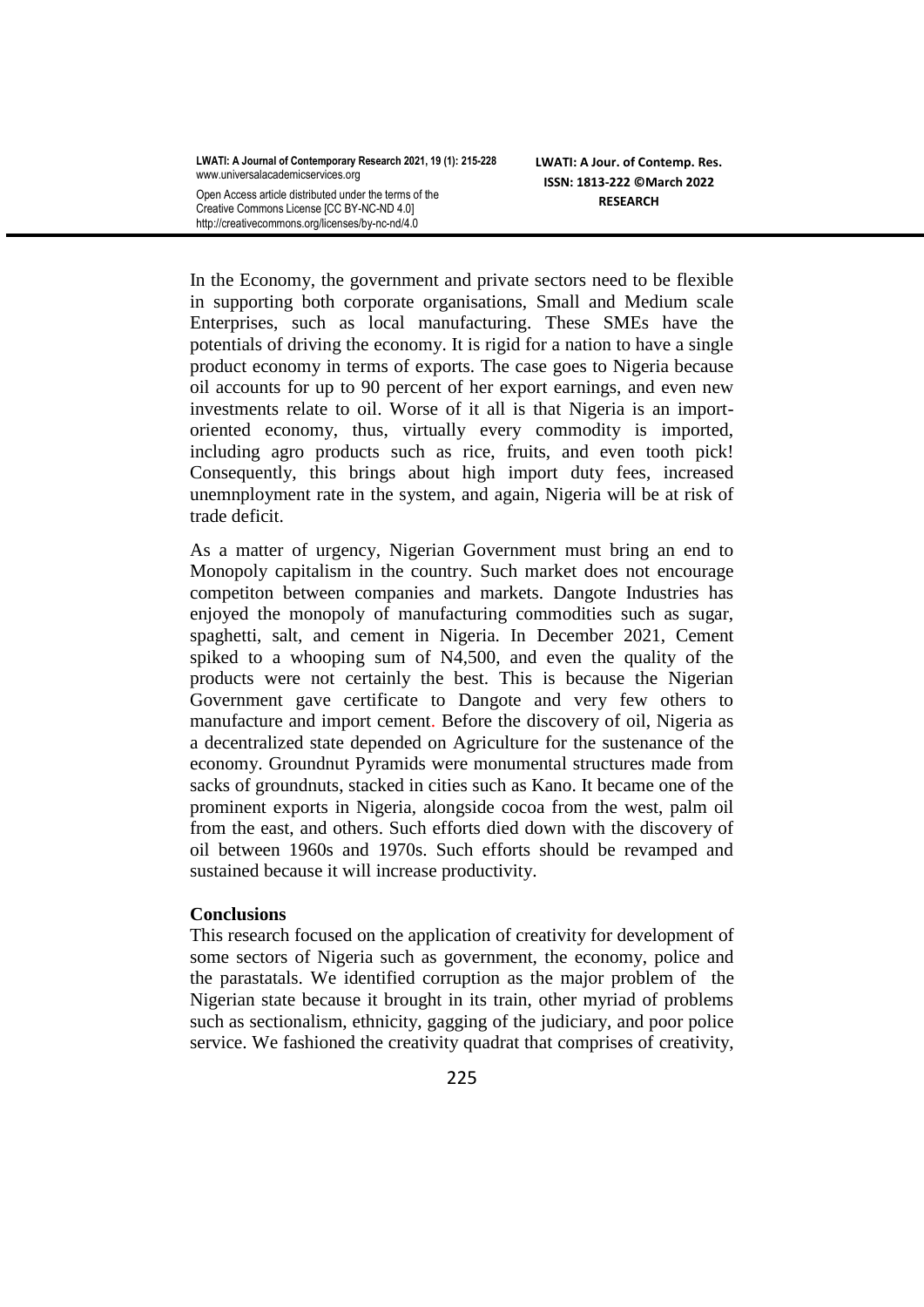originality, sensitivity, flexibility, productivity, and innovation. Looking at the chart, if individuals and groups concerned are decisive to adopt the features of the quadrat in policy making, and implementation, it will definitely bring about development over time. There are benefits associated with this dispensation that are rooted in creativity, and innovation. Therefore, there are far reaching benefits for any developing nation that makes creativity and innovation the center of its philosophical ideology. Methodologies that aid exploration and discovery of potentials, a problem-solving ability which allows the learner the opportunity for creativity should be focus of any developing nation such as Nigeria. There is an ardent need for a paradigm shift from theoretical, and paper certification, to a more practical application of knowledge necessary for future employment, and skill development in the art and design for self-employment is very necessary for Africans development.

Finally, a sincere application of creativity quadrat by the Nigerian State, which boils down to innovation, will help to fast track development in sectors such as policy making, police, health and ecuation sector.

## **References**

- Adewusi and Aluko (2019). Education and Research: Factors for Creativity, Innovation, and Inclusive Development in Nigeria
- Akinboye, J. O. (2004) Creativity, Innovation and Success. Stirling-Hordens Publishers Ltd, Ibadan-Nigeria.
- Amabile, T.M. (1997). Motivating creativity in organization: On doing what you love and loving what you do. California Management Review, 40(1), 39-58.
- Anya, A.O. (1982) The Environment of Isolation. The Ahiajoku Lecture, Ministry of Information, Owerri, Nigeria.
- Baxter, M.R. (1995) Product Design. Practical Methods for the Systematic Development of New Products, New
- Bazza, M. B. (2019). Igwebuike and the interpretation of Human Suffering. *Nnadiebube: Journal of Religion, Culture and Society*.  $2(2)$ ,  $63 - 74$ .
- Bolaji, S.D. (2007) Akinpelu's Educational Philosophy and its Implication to Educational System in Nigeria, Unpublished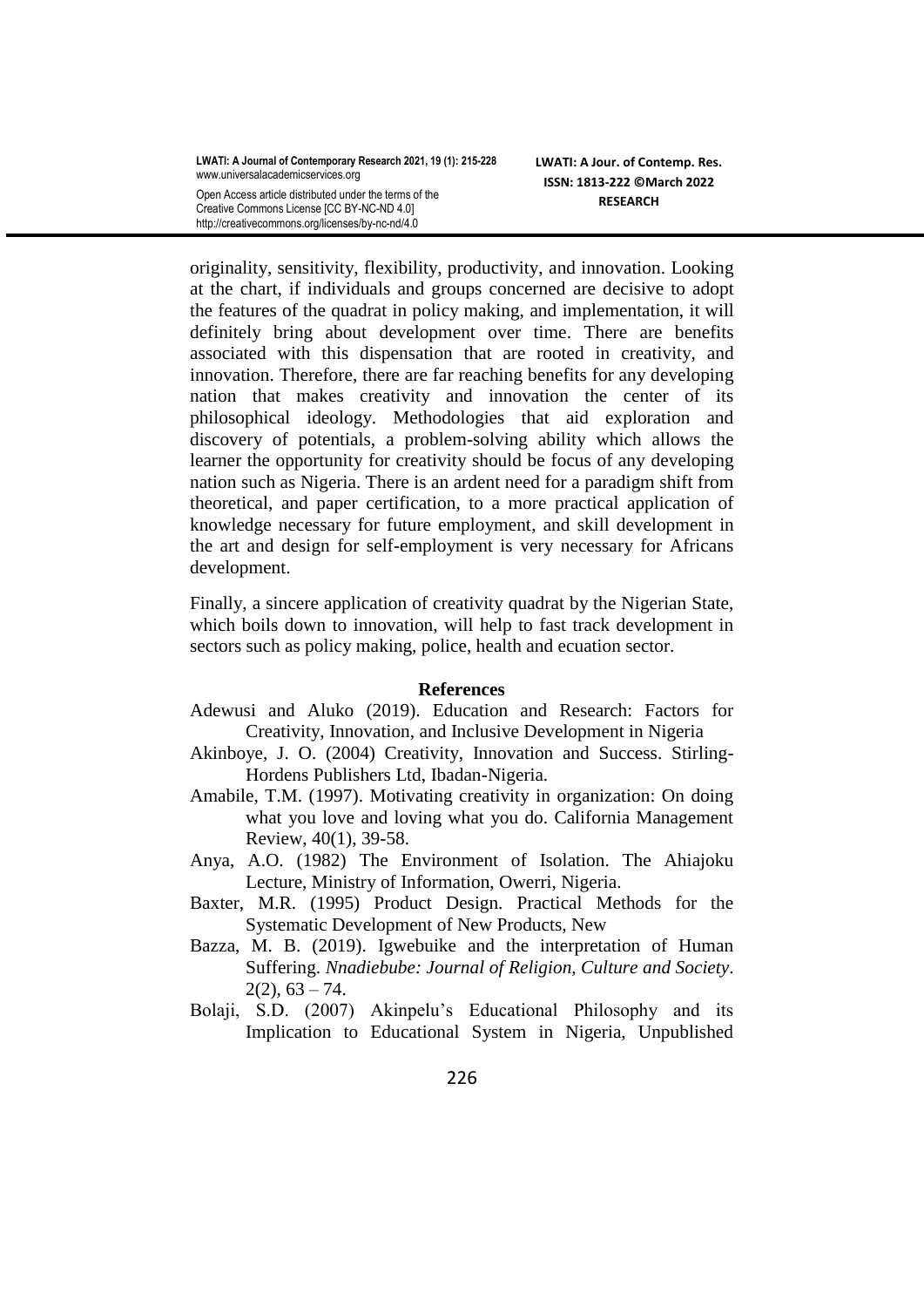Master's Thesis Submitted to the Department of Educational Foundations, Faculty of Education, University of Lagos.

- Dimnwobi, S. K. Ekesiobi, C.S., and Mgbemena, E.M. (2016). Creativity, Innovation and Competitiveness in Nigeria: An Economic Exploration. *International Journal of Academic Research in Economics and Manag..ement Sciences*, Vol. 5, No. 3. URL: [http://dx.doi.org/10.6007/IJAREMS/v5-i3/2242.](http://dx.doi.org/10.6007/IJAREMS/v5-i3/2242)
- Halila, F., & Rundquist, J. (2011). The development and market success of eco-innovations. European Journal of Innovation Management, 14 (3), 278-302.
- Kalejaiye, P., Sokefun, E., & Adewusi, A. (2015). Leadership and Human Resource Development in Nigeria: Factors for national Development. *The Nigerian Journal of Sociology and Anthropology*, 13(1): 127 – 144.
- Kilroy, D.B. (1999). Creating the future: How creativity and innovation drive shareholder wealth. Management Decision, 37(4), 363-371.
- Lowerfield and Brittian, L. (1995) *Creative and Mental Growth*.Macmillan Publishing Co. Inc., New York.
- Mehtaa, M. Chandanib, A. and Neerajac, B. (2014). Creativity and Innovation: Assurance for growth. *Symbiosis Institute of Management Studies Annual Research Conference.* 11 P 804 – 811. Retrieved from www[.creativecommons.org/](http://creativecommons.org/licenses/by-nc-nd/3.0/)licenses/by-ncnd/3.0/.

Murray, J. (1966) *Introduction to African Art.* Camelot Press Ltd, London.

- Rodney, W. (1982*) How Europe underdeveloped Africa,* Ikenga Publishers Enugu, Nigeria.
- Runco, A. M. (1994) Encyclopedia of Human Behavior. Academic Press Inc. New York.
- Shawney, P. (2018). Creativity is the Most Important weapon of Economic Growth. ….
- Society for International Development-Isreal, (2021). *What is Development?* https://sid-israel.org/en/what-is-development/.
- Suhag, A, Solangi, S.R, Larik, S.A, Lakho, M.K, Tagar, A.H. (2017). The Relationship of Innovation with Organizational Performance. *IJR – GRANTHAALAYAH*, Vol.5,2 292-306.